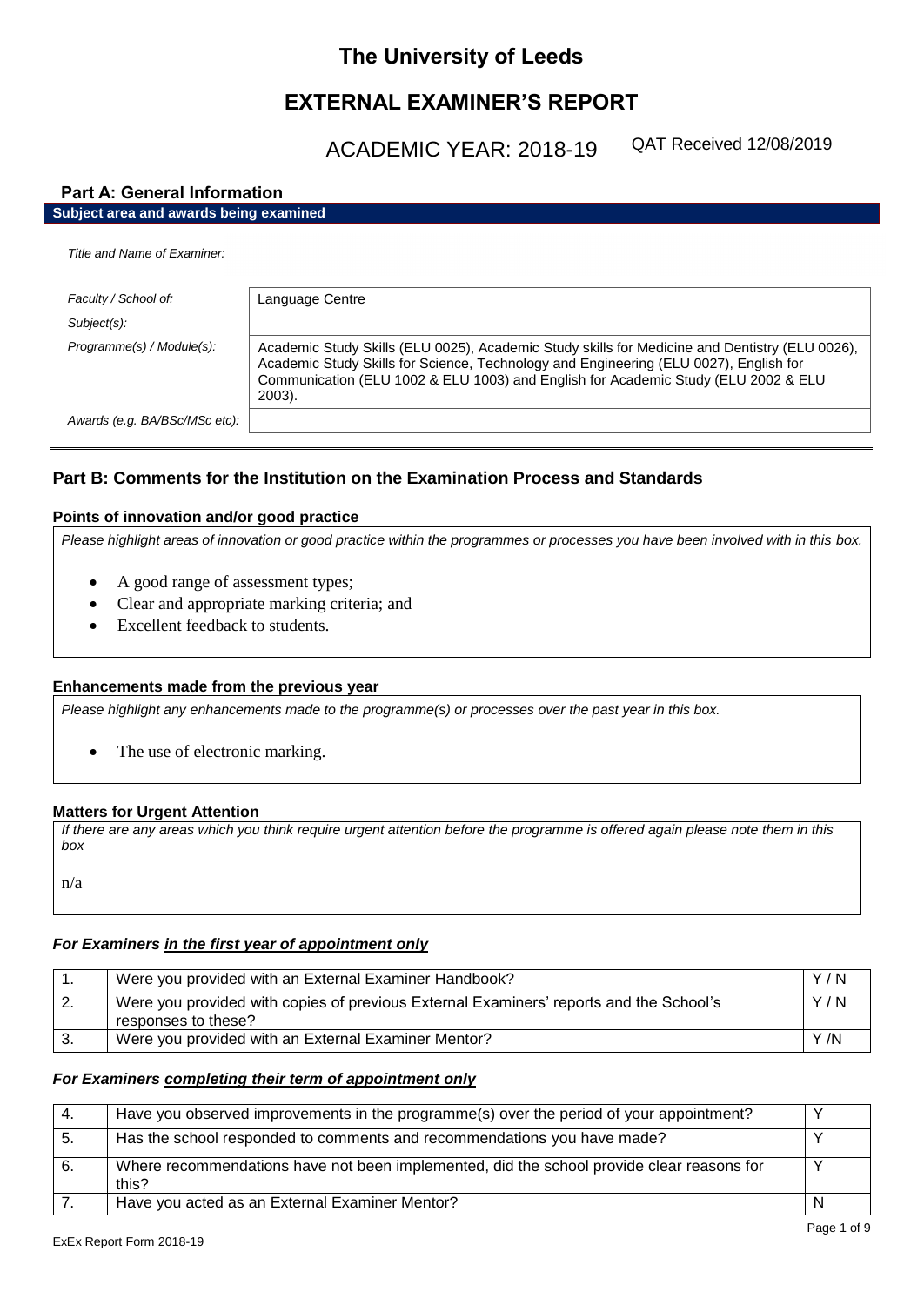*Please comment on your experience of the programme(s) over the period of your appointment, remarking in particular on changes from year to year and the progressive development and enhancement of the learning and teaching provision, on standards achieved, on marking and assessment and the procedures of the School*

My experience of the courses delivered through the Language Centre has been a very positive one. I have been impressed by the willingness of staff to listen to suggestions regarding changes to assessment etc. and by their willingness to improve the student experience. See my comments later in this report

## **Standards**

| 8.                | Is the overall programme structure coherent and appropriate for the level of study?                                                                                                                                                                                                                                                                             | Y                       |
|-------------------|-----------------------------------------------------------------------------------------------------------------------------------------------------------------------------------------------------------------------------------------------------------------------------------------------------------------------------------------------------------------|-------------------------|
| 9.                | Does the programme structure allow the programme aims and intended learning outcomes to be<br>met?                                                                                                                                                                                                                                                              | $\overline{Y}$          |
| 10.               | Are the programme aims and intended learning outcomes commensurate with the level of award?                                                                                                                                                                                                                                                                     | Y                       |
| $\overline{11}$ . | Did the Aims and ILOs meet the expectations of the national subject benchmark (where relevant)?                                                                                                                                                                                                                                                                 | n/a                     |
| 12.               | Is the programme(s) comparable with similar programmes at other institutions?                                                                                                                                                                                                                                                                                   | Y                       |
|                   | Please use this box to explain your overall impression of the programme structure, design, aims and intended<br>learning outcomes.                                                                                                                                                                                                                              |                         |
|                   | In terms of programme structure, design, aims and learning outcomes these courses are appropriately designed and<br>have learning outcomes which fit very well with the target groups. The aims of these courses are entirely suitable<br>and mirror the aims of other similar courses in the UK HE sector. See my more detailed comments later in this report. |                         |
| 13.               | Is the influence of research on the curriculum and learning and teaching clear?                                                                                                                                                                                                                                                                                 | $\overline{Y/N}$        |
|                   | in the subject; practice informed by research; students undertaking research)<br>As I have indicated in previous reports, the courses seem to me to be based on current good practice in the teaching<br>of academic skills, English language and study skills.                                                                                                 |                         |
| 14.               | Does the programme form part of an Integrated PhD?                                                                                                                                                                                                                                                                                                              | N                       |
|                   | Please comment on the appropriateness of the programme as training for a PhD:                                                                                                                                                                                                                                                                                   |                         |
| 15.               | Does the programme include clinical practice components?                                                                                                                                                                                                                                                                                                        | $\mathsf{N}$            |
|                   | Please comment on the learning and assessment of practice components of the curriculum here:                                                                                                                                                                                                                                                                    |                         |
| 16.               | Is the programme accredited by a Professional or Statutory Regulatory Body (PSRB)?                                                                                                                                                                                                                                                                              | $\overline{\mathsf{N}}$ |
|                   | Please comment on the value of, and the programme's ability to meet, PSRB requirements here:                                                                                                                                                                                                                                                                    |                         |

## **Assessment and Feedback**

17. | Does the programme design clearly align intended learning outcomes with assessment? *Please comment on the assessment methods and the appropriateness of these to the ILOs, in particular: the design and structure of the assessment methods, and the arrangements for the marking of modules and the classification of awards; the quality of teaching, learning and assessment methods that may be indicated by student performance.*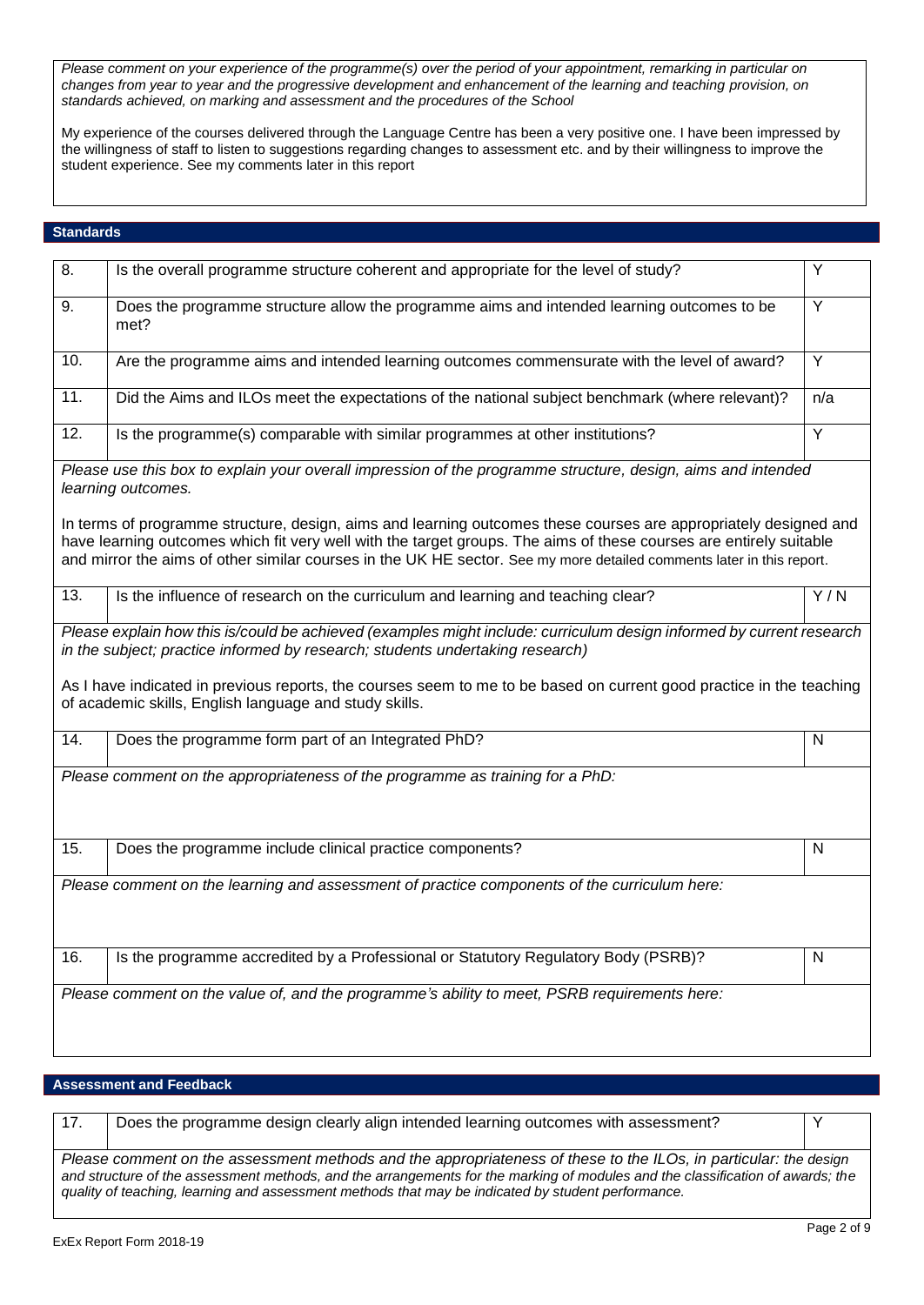The assessment methods are usefully varied and clearly focused on an assessment of the relevant learning outcomes.

| 18. | Is the design and structure of the assessment methods appropriate to the level of award?                                           |  |
|-----|------------------------------------------------------------------------------------------------------------------------------------|--|
| 19. | Were students given adequate opportunity to demonstrate their achievement of the programme<br>aims and intended learning outcomes? |  |

*Please comment on the academic standards demonstrated by the students and, where possible, their performance in relation to students on comparable courses; the strengths and weaknesses of the students as a cohort:*

The standard of student attainment as demonstrated by their performance in the various assessments was high and certainly the equal of that of students in similar courses in the UK HE sector.

*Please use this box to provide any additional comments you would like to make in relation to assessment and feedback:*

Students across all these courses are given regular, extensive and focused feedback and, in my meeting with students during my visit to the University on the 13th and 14th of June it was clear that students were very happy with their feedback some of which, of course, is delivered orally and is not recorded.

| The Progression and Awards Process |  |
|------------------------------------|--|
|------------------------------------|--|

| $\overline{20}$ . | Were you provided with guidance relating to the External Examiner's role, powers and<br>responsibilities in the examination process?              | Y              |
|-------------------|---------------------------------------------------------------------------------------------------------------------------------------------------|----------------|
| 21.               | Was the progression and award guidance provided sufficient for you to act effectively as an<br><b>External Examiner?</b>                          | Y              |
| 22.               | Did you receive appropriate programme documentation for your area(s) of responsibility?                                                           | $\overline{Y}$ |
| 23.               | Did you receive appropriate module documentation for your area(s) of responsibility?                                                              | Y              |
| 24.               | Did you receive full details of marking criteria applicable to your area(s) of responsibility?                                                    | $\overline{Y}$ |
| $\overline{25}$ . | Were you provided with all draft examination papers/assessments?                                                                                  | $\overline{Y}$ |
| 26.               | Was the nature and level of the assessment questions appropriate?                                                                                 | Y              |
| 27.               | Were suitable arrangements made to consider your comments on assessment questions?                                                                | $\overline{Y}$ |
| 28.               | Was sufficient assessed work made available to enable you to have confidence in your evaluation<br>of the standard of student work?               | $\overline{Y}$ |
| 29.               | Were the examination scripts clearly marked/annotated?                                                                                            | $\overline{Y}$ |
| $\overline{30}$ . | Was the choice of subjects for final year projects and/or dissertations appropriate?                                                              | n/a            |
| 31.               | Was the method and standard of assessment appropriate for the final year projects and/or<br>dissertations?                                        | n/a            |
| 32.               | Were the administrative arrangements satisfactory for the whole process, including the operation of<br>the Progression and Awards Board?          | $\overline{Y}$ |
| 33.               | Were you able to attend the Progression and Awards Board meeting?                                                                                 | $\overline{Y}$ |
| 34.               | Were you satisfied with the recommendations of the Progression and Awards Board?                                                                  | $\overline{Y}$ |
| $\overline{35}$ . | Were you satisfied with the way decisions from the School Special Circumstances meeting were<br>communicated to the Progression and Awards Board? | $\overline{Y}$ |
|                   | Please use this box to provide any additional comments you would like to make on the questions above:                                             |                |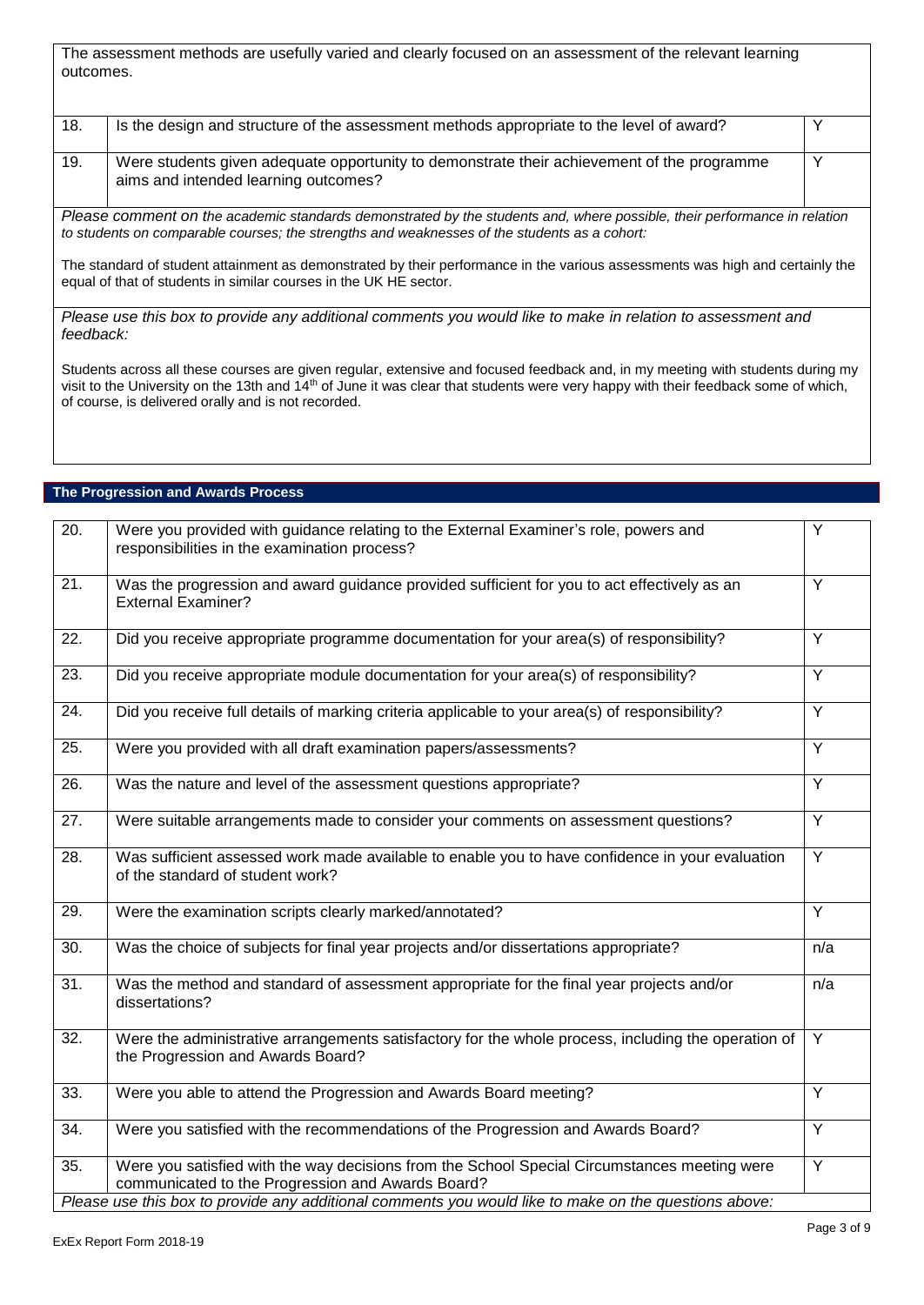I have always felt that communication between me and the Language Centre and, of course, vice versa, was of a high standard and I felt that I was always kept abreast of changes and of the rational for changes etc.

### **Other comments**

#### **Please use this box if you wish to make any further comments not covered elsewhere on the form**

#### **Academic Study Skills (ELU0025) IFY Programme**

This core module contains regular elements of reflection. The assessments – there are five of them - include an Essay and a Presentation. The teaching staff feel that it is important to regularly refresh or update the topics for the presentations and the essay. Current topics include *Urban Development* and the *Globalisation of English.* The staff involved in teaching this module feel that they exploited a good bank of materials which adequately prepares students (93 enrolled in this academic year) for their assessments. Staff also felt that there was clear evidence of student engagement with the objectives, activities and assessments of the course. The course in 2019/20 will move from 50 to 40 credits and the teaching time will be reduced to 6 hours per week. The course should continue to assess the same language and study skills but there may be some reduction in the number of assessment elements. It was suggested that this might require more by way of time management from the students involved. There has been some reduction in the number and frequency of reflective elements on this course and a push – part of a university-wide development – for electronic marking. The teaching team is confident that this will not reduce the quality or the quantity of feedback they are able to provide. It is very good to see the reference in the Course Handbook to "classroom observations" as a means of standardising the student experience. It is also good to see clear evidence of double marking and an emphasis on moving towards a *paperless classroom*. Focussing only on one of the assessment elements, good candidates produced essays which showed a good level of understanding of the relevant issues and a good exploitation of sources. These candidates produced essays which showed a good sense of relevance and focus. Weaker candidates struggled with coherence and produced work which lacked somewhat in logic and structure.

### **Academic Study Skills for Medicine and Dentistry (ELU0026)**

26 students enrolled for this course in 2018/19. The learning Outcomes for this module are very relevant and extensive and include **understanding the conventions of academic style, conducting research using specific healthcare databases and writing reflectively on the learning experiences** The assessment elements for this course include an Abstract, a Discussion, a Report, an Annotated Bibliography and a Presentation.. For next session it is likely that the number of assessment elements will be reduced from five to four by combining the annotated bibliography with the presentation. The important elements of reflection will be retrained to a large extent. It may be that more nursing students could be recruited to this module in the future, a development which may require a change of name to reflect a wider appeal to the healthcare professions. Electronic marking has been introduced for this module and its impact is likely to become even greater as staff become more familiar with its capabilities. Feedback from students has been very positive. The Handbook for this course is excellent. Project titles were interesting and thought-provoking and included *Global Health Issues* and *Healthcare Systems*. The Group Discussion (20 – 25 minutes) is an example of an innovative form of assessment whereby students are given roles and a lot of core sources for information. It is good that while group feedback is provided candidates are also given important individual feedback on their work.

### **Academic Study Skills for Science, Technology and Engineering (ELU0027)**

This module has a good range of assessment types (five in total) including the Annotated Bibliography, the Presentation and an Abstract. All assessments contain an important element of reflection which has a weighting of 10% in each assessment element. It is clear that contact with the destination departments is important but this is not always easy to create. This module currently has six teaching hours per week and attracts 50 credits. It is proposed that this will be reduced to 40 credits for session 2019/20. All assessments are submitted to Turnitin including the presentations: feedback is provided on the presentation slides. I thought that the way in which the presentations were shown – with a *split* screen with one half containing the presentation itself and the other half of the screen showing the appropriate slides – worked very well. As with the other courses from the Language Centre there is an on-going focus on the important skill of reflection. It was pleasing to see in the Course Handbook that there is a clear indication that the students have responsibilities such as to check e-mail regularly, respect others and so on. The feedback provided to students is positive, realistic, focused on the relevant criteria and on-going. The marking criteria are very clear, and it is good to see the use of drafts as a way of raising student awareness and of increasing the quality of the end product.

### **English for Communication (ELU1002) & English for Communication (ELU1003)**

The purpose of this module is to create "confidence" in participants in the use in communicative contexts of "real" English. 17 students were enrolled on to ELU 1002 and 11 on to ELU 1003. The Poster Presentation – as I have made clear in previous reports - is a very good way of allowing ideas, information and opinions to be expressed in both a written and visual way. The topics chosen by the candidates included Motivation in SLA, Open-mindedness and the Features of Biomass. The other element of the assessment is an oral presentation (or viva) which must be accompanied by an appropriate set of references. The marking criteria are clear and appropriate, and I particularly liked the idea that the purpose of the presentation/viva has a lot to do with summarising ideas and in finding a succinct and focused way of expressing oneself. The feedback provided to students on this course is of a high quality and even when less positive news is delivered this is done with tact and sensitivity.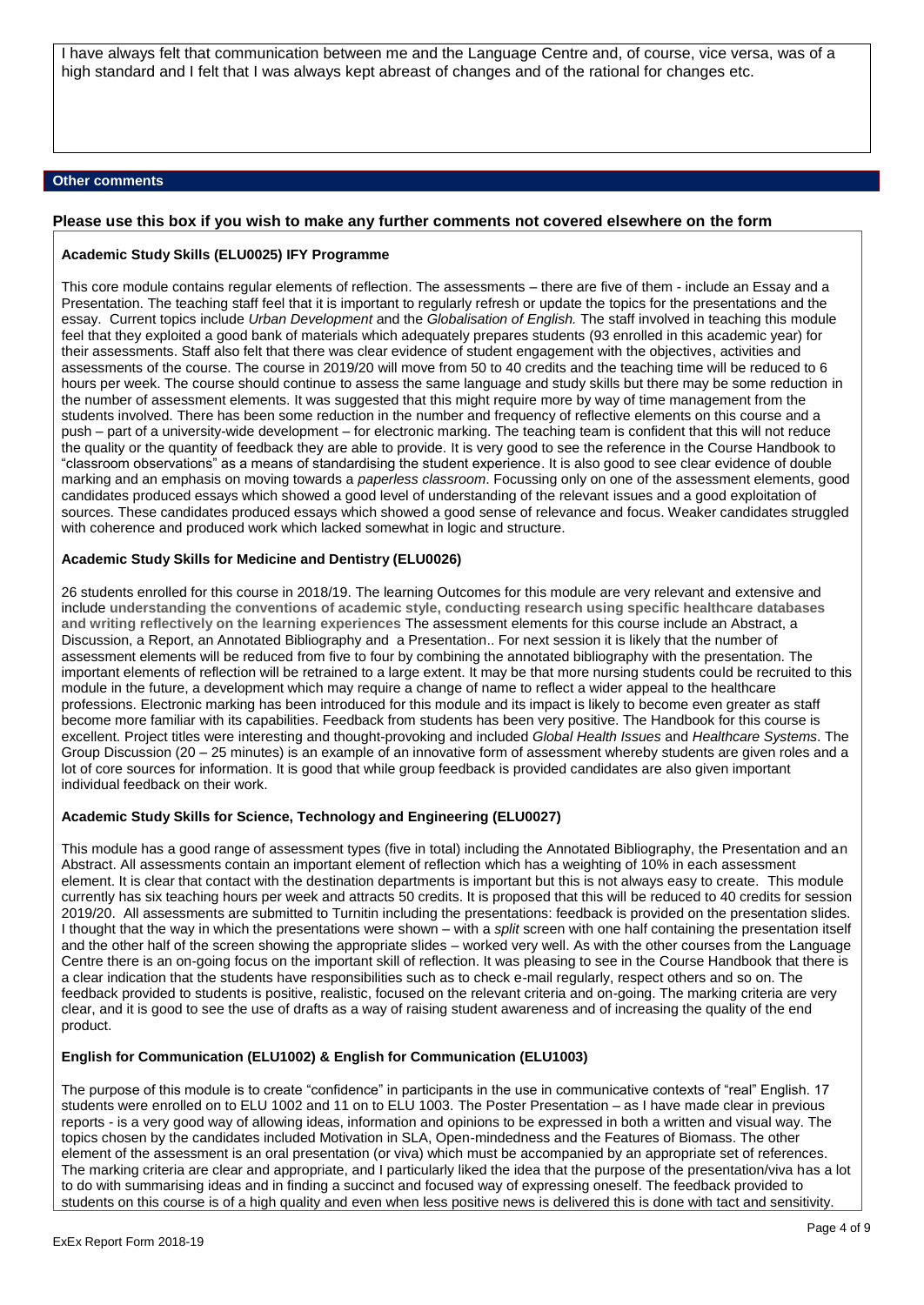### **English for Academic Study (ELU 2002) & English for Academic Study (ELU 2003)**

These are "discovery" module which have as an objective the development of both English language and study skills of the sort that are required in undergraduate study. The new reflective element works very well although it is likely that some modification to the marking criteria for this will be introduced in 2019/20. The assessed seminar produced some good student performances and allowed students to work with some interesting and challenging topics. This is a conference-type academic presentation. The Annotated Bibliography is linked through the Research Question to the Seminar. The student survey indicated that some students would have liked a greater emphasis on language but, quite clearly, an important part of the rationale for this course is the development of important academic skills such as critical thinking, the analysis and synthesis of information, the appropriate exploitation of a range of sources and so on. Electronic marking and feedback was introduced in Semester 2 and it is anticipated that greater use will be made of this next academic session.

…………………………………………………………..

#### **Some import ant themes.**

As this is my last year as an External with the Language Centre, I would like to conclude this report with a number of ideas or "themes".

1 I have been very impressed with the enthusiasm of Language Centre staff to embrace electronic marking.

2. I am pleased that reflection is likely to remain an important element in the assessment of these modules. Refection is an important life, work and academic skill. Refection will therefore remain an important part of the LC student experience.

3. There will clearly be implications for assessments as the LC moves to a 40-credit regime.

4. There is clearly a shared understanding that materials/topics as well as assessment approaches need to be regularly refreshed.

5. If numbers continue to be high or even higher than they are at the moment, there will be an increased need to ensure that there is in place a range of systems which standardise important aspects of the student experience such as delivery, marking, feedback and so on. This in no way should limit the opportunities for teaching staff to be innovative in terms of how they deliver their material and how they assess student work and provide feedback.

6. Foundation students put a great deal of store by the opportunities presented to them to meet with academics and students from the departments/faculties they wish to progress into. These opportunities clearly exist but perhaps more could be done to embed such opportunities within the experience of all such students.

7. The marking criteria and feedback provided to students in the LC are of a very high standard.

#### ……………………………………………

As in previous years I expressed a wish this year to spend some time with LC students. This was a pleasant and informative experience and quite clearly there was a lot of satisfaction with the feedback provided, the materials which were used in teaching, the way in which teamwork was encouraged and the general university facilities such as cluster areas and computer rooms. They enjoyed the opportunities presented to them to study in the UK but found some of the cultural experiences they encountered somewhat challenging. They expressed the idea that differences in teaching style could cause problems but that this also created opportunities for them to encounter a range of teaching and learning methods. The students I met were surprised that a mark was not given for attendance.

………………………………………

Finally, I would like to express my thanks to all colleagues in the Language Centre for their professionalism and their willingness to listen to the suggestions and/or comments I had. I have enjoyed very much my visits to the Language Centre at both a personal and a professional level and I wish staff (both administrative and academic) and students the very best for the future.

External Examiner, August 7<sup>th</sup>, 2019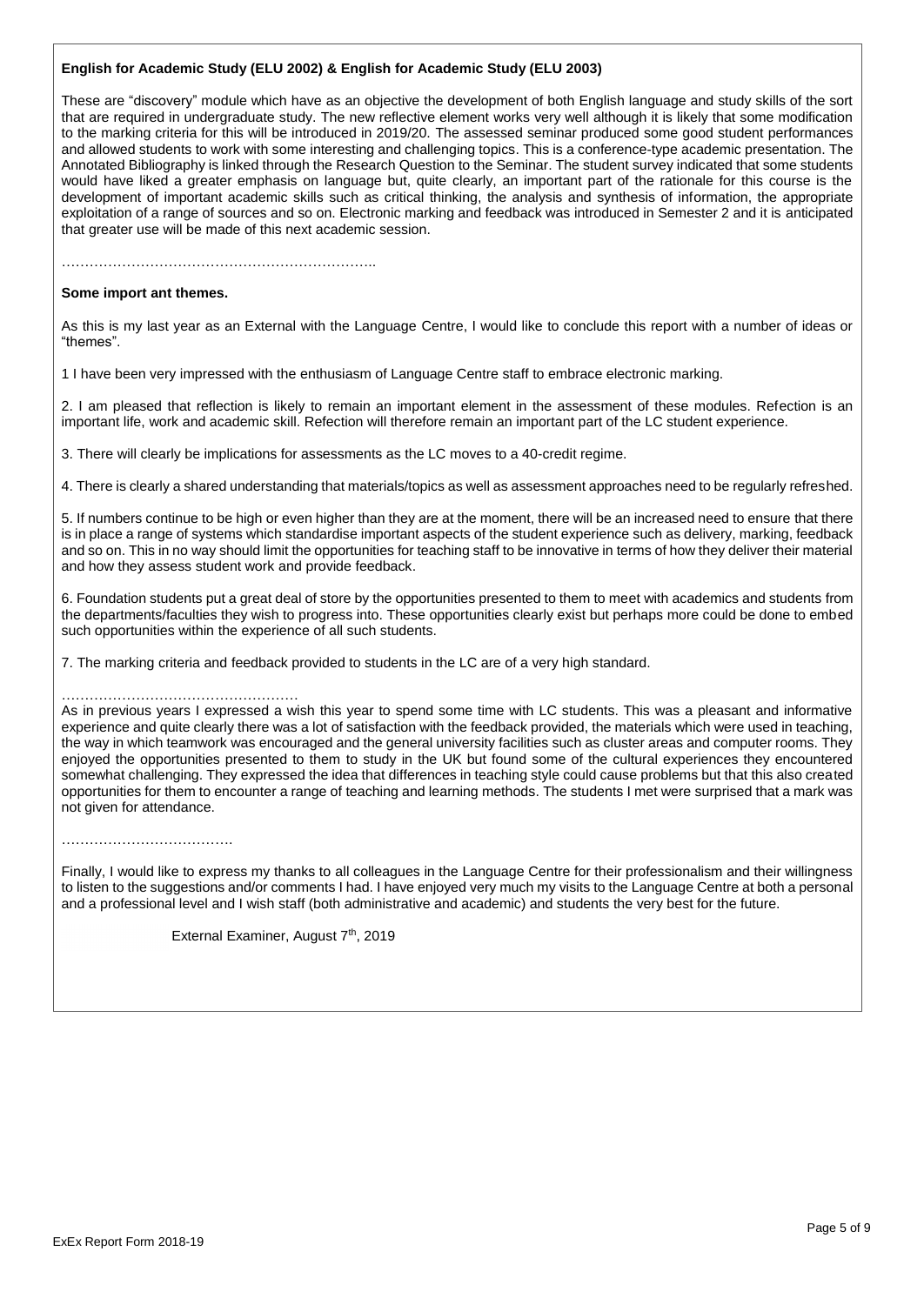## **Name of School and Head of School (or nominee)**

*Title and Name of Examiner:*

| Subject(s):                   | English language                                                                                                                                                                                                                                         |
|-------------------------------|----------------------------------------------------------------------------------------------------------------------------------------------------------------------------------------------------------------------------------------------------------|
| Programme(s) / Module(s):     | ELU0025 Academic Study Skills<br>ELU0026 Academic Study Skills for Dentistry and Medicine<br>ELU0027 Academic Study Skills for Science, Technology, Engineering and Maths<br>ELU1002/3 English for Communication<br>ELU2002/3 English for Academic Study |
| Awards (e.g. BA/BSc/MSc etc): | n/a                                                                                                                                                                                                                                                      |
|                               |                                                                                                                                                                                                                                                          |
| Title and Name of Responder:  |                                                                                                                                                                                                                                                          |
| Position*:                    | Director of Student Education / Module Leaders                                                                                                                                                                                                           |
| Faculty / School of:          | Faculty of Arts, Humanities and Cultures / Language Centre / School of Languages, Cultures and<br>Societies                                                                                                                                              |
| Address for communication:    |                                                                                                                                                                                                                                                          |
|                               |                                                                                                                                                                                                                                                          |
| Email:                        |                                                                                                                                                                                                                                                          |
| Telephone:                    |                                                                                                                                                                                                                                                          |

*\*If the individual responding to the report is not the Head of School please state their position within the School.*

### **Completing the School response**

The completed School response (including the full original report) must be sent directly to the External Examiner. A copy must also be emailed to the Quality Assurance Team at gat@leeds.ac.uk. External Examiners should receive a formal response no later than six weeks after receipt of the original report.

### *Response to Points of innovation and/or good practice*

We would like to thank for positive feedback on each of the ELU modules and the work has done with module leaders to contribute to the development of these modules over the last four years. We continually strive to improve the student experience and welcome the acknowledgement that there is good range of assessment types, clear and appropriate marking criteria, and excellent feedback to students.

Below are more specific comments on some of the points made in the report.

# **ELU0025**

EE comment: *It is very good to see the reference in the Course Handbook to "classroom observations" as a means of standardising the student experience. It is also good to see clear evidence of double marking and an emphasis on moving towards a paperless classroom.*

Response: We have buzz observations carried out by the module leader and are working on ideas for how other teachers, in addition to a peer observation, might be able to take part in observing a number of classes across the programme in order to get an overview of how other teachers and groups are working out. This would be useful for both new and returning staff in terms of professional development.

### **ELU0026**

EE comment: *Electronic marking has been introduced for this module and its impact is likely to become even greater as staff become more familiar with its capabilities. Feedback from students has been very positive.*

Response: Electronic marking is far quicker than the previous method of annotating word documents and emailing back to students. However, it is the *quality* of the feedback that my students appreciate, not necessarily the medium through which it is provided.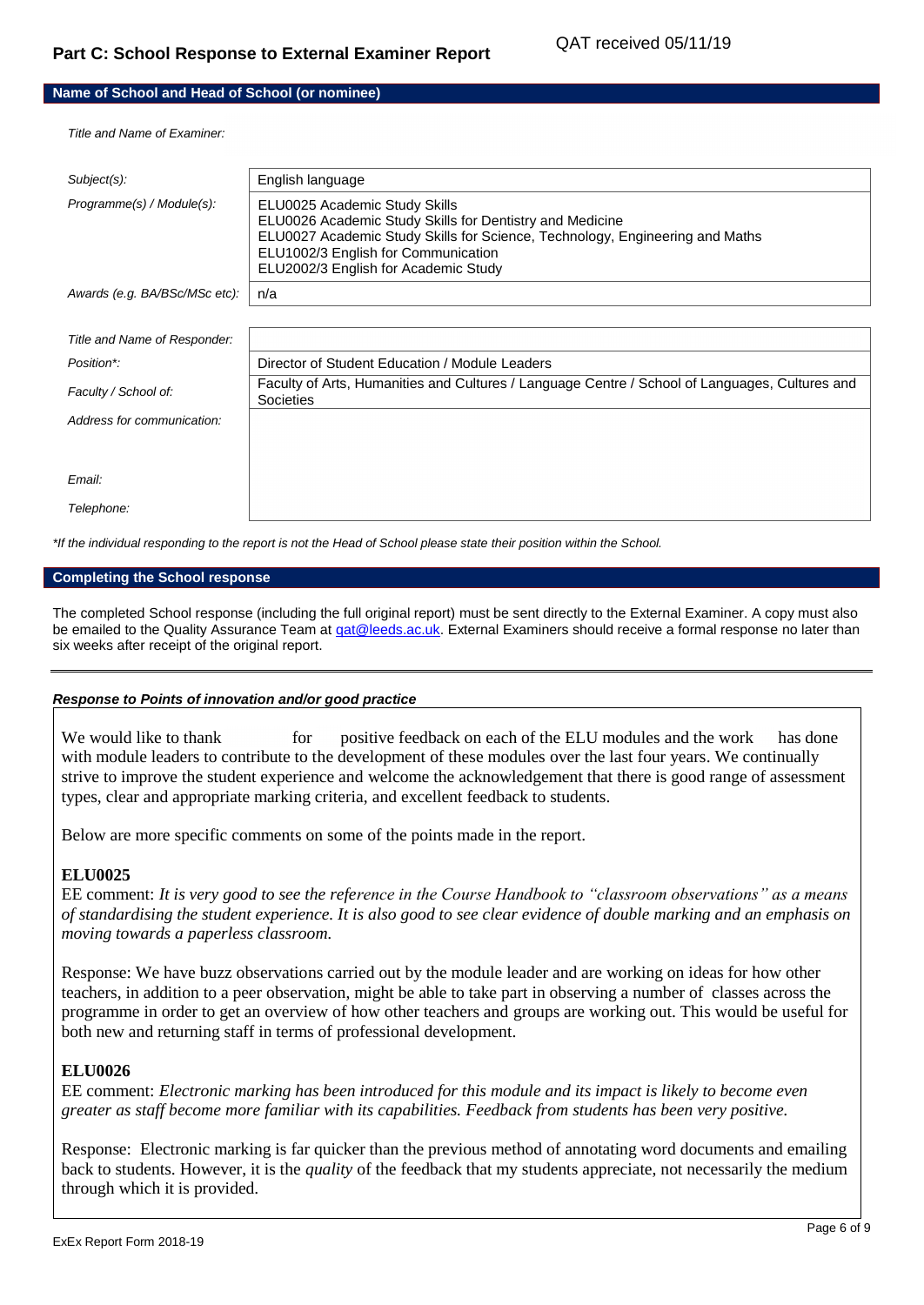# **ELU0027**

EE comment: *The feedback provided to students is positive, realistic, focused on the relevant criteria and on-going.*

Response: It is good to see the quality of the feedback being praised and tutors worked hard to provide helpful, comprehensive and timely feedback to students.

# **ELU1002 & 1003**

EE comment: *The marking criteria are clear and appropriate, and I particularly liked the idea that the purpose of the presentation/viva has a lot to do with summarising ideas and in finding a succinct and focused way of expressing oneself. The feedback provided to students on this course is of a high quality and even when less positive news is delivered this is done with tact and sensitivity.* 

Response: It is always pleasing to hear that students have appreciated and are pleased with the feedback given, orally and written.

# **ELU2002 & 2003**

EE comment: *The new reflective element works very well although it is likely that some modification to the marking criteria for this will be introduced in 2019/20.*

Response:

It is encouraging to have support for new elements to the Module, and I will refer to other Modules for guidance with more detailed criteria on reflective writing.

# *Response to Enhancements made from the previous year*

# **ELU0027**

EE comment: *The use of electronic marking.*

Response: The introduction of electronic marking has been highly successful and has cut down the amount of admin required, leaving more time for giving high quality feedback.

# **ELU1002 & 1003**

EE comment: *I have been very impressed with the enthusiasm of Language Centre staff to embrace electronic marking.*

Response: It is gratifying to see that the move to digital submission and marking was highlighted. This required support from other sectors of the university and was much appreciated.

# *Response to Matters for Urgent Attention*

*If any areas have been identified for urgent attention before the programme is offered again please provide a specific response to them here:*

There are no areas identified for urgent attention.

# *Response to questions 1-7 (and related comments)*

*Schools may provide a general response; however, where Examiners raise specific points these must be addressed individually:*

# **ELU0027**

EE comment: *My experience of the courses delivered through the Language Centre has been a very positive one.* 

Response: We are pleased that the external examiner had a positive experience and appreciated the opportunity to speak to both staff and students.

# **ELU1002 & 1003**

EE comment: *I have been impressed by the willingness of staff to listen to suggestions regarding changes to assessment etc. and by their willingness to improve the student experience.*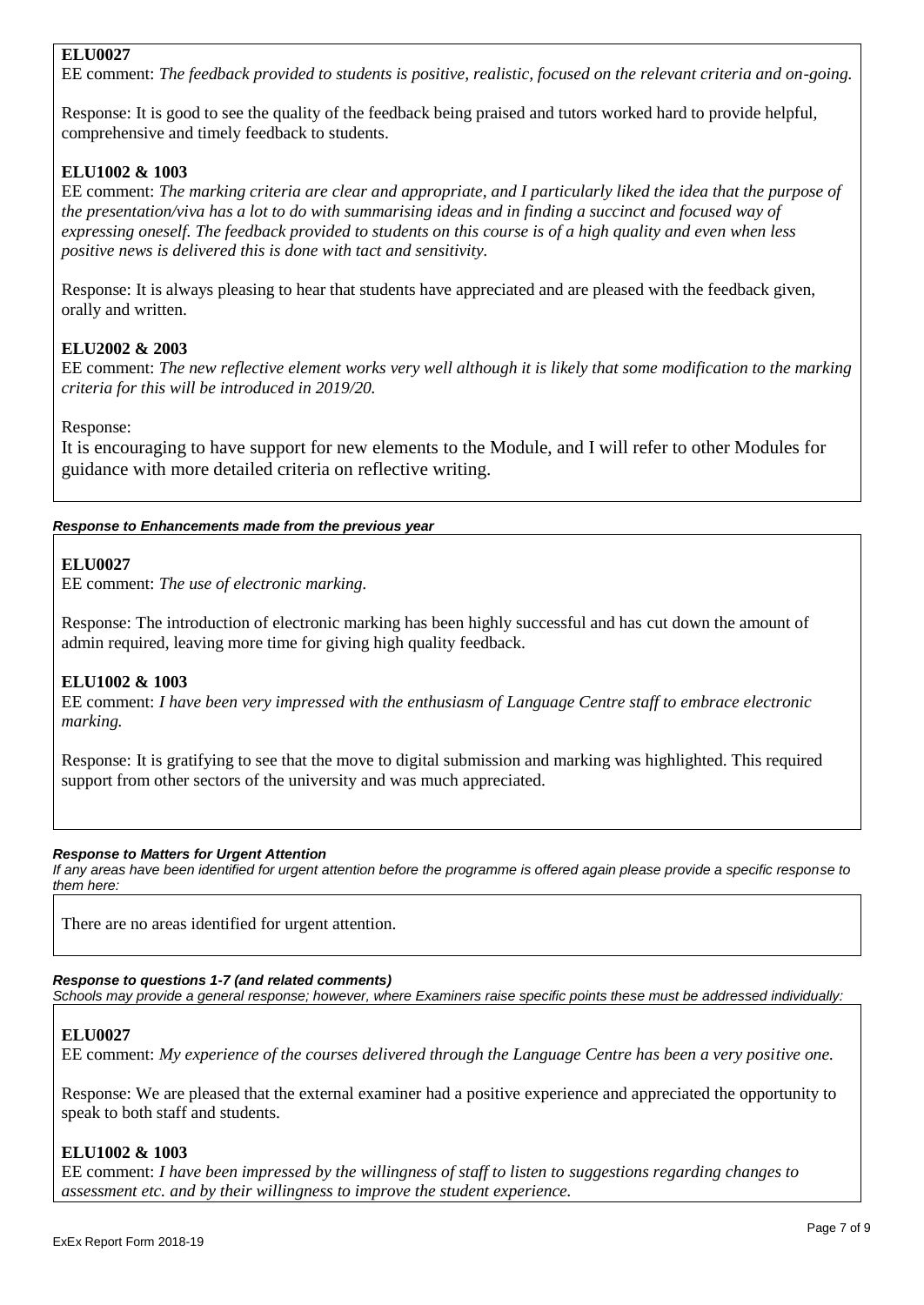Response: It was gratifying to learn that the examiner has a positive experience here and that feels the communication between and the staff was impressive.

### **Standards**

### *Response to questions 8 to 16 (and related comments)*

*Schools may provide a general response; however, where Examiners raise specific points these must be addressed individually:*

We welcome feedback that the design, aims and learning outcomes of these modules are appropriately designed and have learning outcomes which fit very well with the target groups, and that they are comparable with those of similar modules in the UK HE sector.

Below are more specific comments on some of the points made in the report.

### **ELU0027**

EE comment: *As I have indicated in previous reports, the courses seem to me to be based on current good practice in the teaching of academic skills, English language and study skills.*

Response: We are pleased to see that the programme allows students to meet intended learning outcomes and is comparable with other similar programmes.

### **Assessment and Feedback**

### *Response to questions 17 to 19 (and related comments)*

*Schools may provide a general response; however, where Examiners raise specific points these must be addressed individually:*

EE comment: *The marking criteria and feedback provided to students in the LC are of a very high standard.*

We are pleased to receive comments about the high standards achieved across LC modules in terms of the assessment criteria and student feedback, and feel that the comments given below reflect the consideration that went into assessment organisation on this module.

# **ELU0026**

EE comment: *The Group Discussion (20 – 25 minutes) is an example of an innovative form of assessment whereby students are given roles and a lot of core sources for information. It is good that while group feedback is provided candidates are also given important individual feedback on their work.*

Response: It's encouraging to see that the quality of the feedback is valued, as I feel it's very important and is something we pride ourselves on.

### **ELU0027**

EE comment: *The feedback provided to students is positive, realistic, focused on the relevant criteria and on-going. The marking criteria are very clear, and it is good to see the use of drafts as a way of raising student awareness and of increasing the quality of the end product.*

Response: The external examiner's comments about the appropriacy and range of assessments are well received and we are pleased that the role of reflection is recognised within assessment as we feel this is an important component of the course.

# **ELU1002 & 1003**

EE comment: *The Poster Presentation – as I have made clear in previous reports - is a very good way of allowing ideas, information and opinions to be expressed in both a written and visual way.*

Response: It is pleasing to hear that the examiner considers the poster presentations to be a good way of assessing the students' ability to demonstrate the results of their research in a focused way. The addition in semester two of